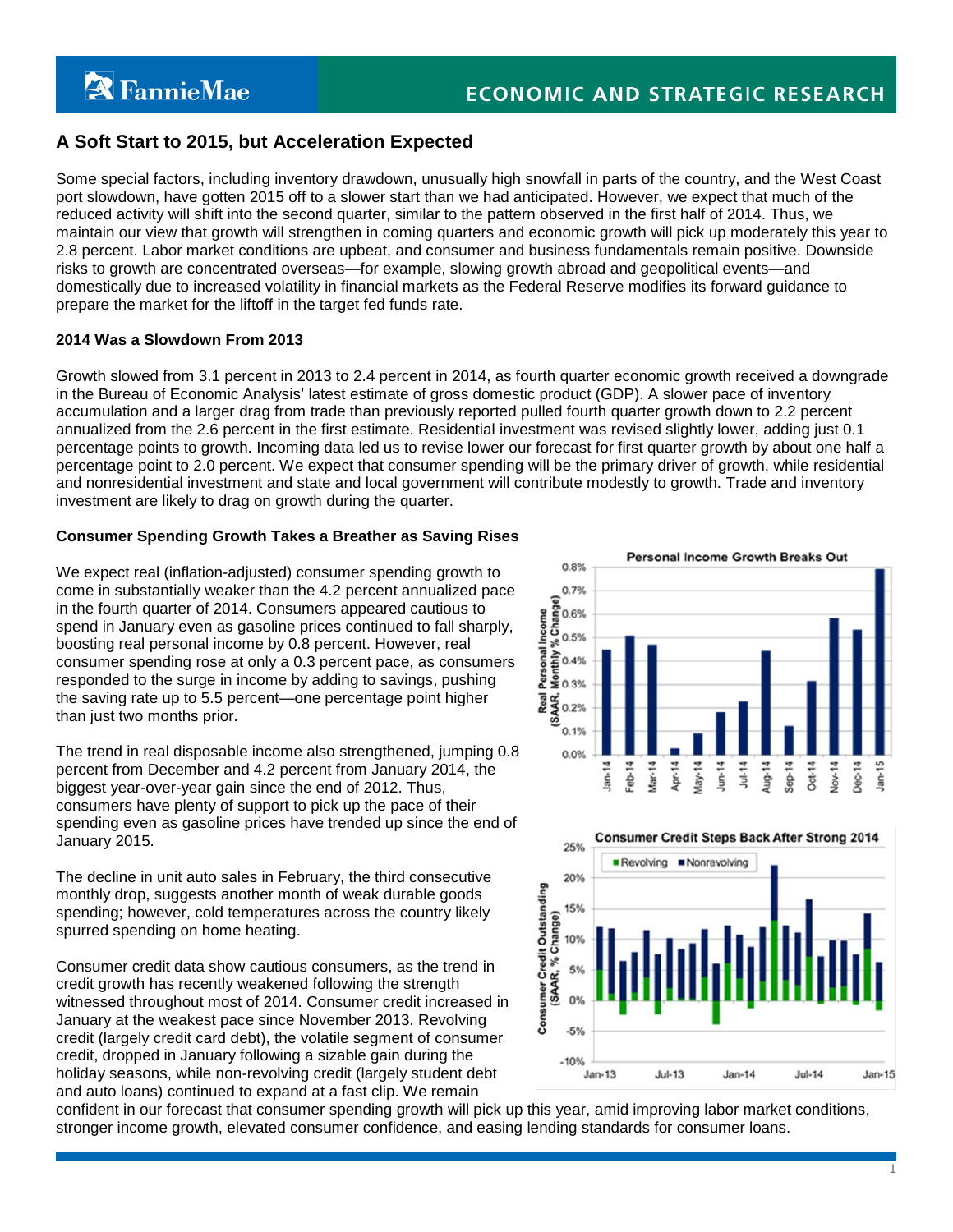#### **Job Growth Plows Ahead**

Consumers have some cushion to support stronger spending growth, particularly with the highest saving rate since the end of 2012. Meanwhile, job growth remains solid. Despite concerns that energy job cuts, West Coast port labor disruptions, and inclement weather would weigh on February payroll growth, the February jobs report showed a pickup in net hiring to 295,000. The threemonth average job gain moderated, but to a still robust 288,000. Over the past year, the economy created a remarkable 3.3 million jobs, the best since 2000. February gains were broad-based, as 65.4 percent of the 278 industries measured by the Bureau of Labor Statistics witnessed employment growth. However, the impact of declining oil prices was evident in energy sector payrolls, as mining payrolls posted the biggest job loss since the recession, falling 9,300 in February following a drop of 5,800 jobs in the prior



month. The impact on the mining industry also is evident in other layoffs data during the month, including the Challenger Announced Layoffs and the Job Openings and Labor Turnover Survey (JOLTS).

The jobs report revealed some other soft spots. Wage gains were muted, with average hourly earnings edging up just 0.1 percent from January and 2.0 percent from February 2014, holding within the narrow band observed over the past two years. Low inflation and weak productivity growth suggest a breakout in wage gains to the near 4 percent pace witnessed prior to the recession is out of reach. Nonfarm productivity fell sharply in the fourth quarter of 2014, posting the first yearover-year decline since the third quarter of 2011.

Nonetheless, through the first two months of the first quarter, the payroll proxy of labor income—average hourly earnings multiplied by average hours worked—was up 5.7 percent annualized, providing some support for consumer spending in coming months. Flat year-over-year inflation, weighed down by the plunge in energy prices, means that most of the jump in labor income is real. Thus, while consumers appeared to have taken a breather at the start of the year, we expect them to spend more in coming months.

The wage component in the Employment Cost Index (ECI) showed stronger wage gains than observed in the average hourly earnings. Data from the JOLTS showed that the quits rate ticked up in January, tying its expansion best seen last October and this January, indicating high levels of worker confidence in the labor market. Historically, the ECI's wage component correlates well with the lagged quarterly series of the quits rate. Thus, the rising trend in the quits rate should foreshadow stronger wage gains later this year.

The separate household survey from the monthly jobs report showed a two-tenths drop in the unemployment rate to an expansion low of 5.5 percent. Unfortunately, the decline was



largely a result of people leaving the labor force. The labor force participation rate ticked down to 62.8 percent—just onetenth above

a more than three-decade low. A broader measure of labor underutilization known as the U-6 unemployment rate, which includes part-time workers for economic reasons and discouraged workers, fell 0.3 percentage points to 11.0 percent, the lowest reading since September 2008. The number of long-term unemployed (27 weeks or longer) also declined sizably in February and over the past year.

#### **Consumer Confidence is a Tailwind Even With February Payback**

Measures of consumer confidence pulled-back in February from expansion-highs in January. The Conference Board consumer confidence index fell in February, though it still marked the second highest reading of the recovery. Both the present situation and the expectations components fell, but the latter plummeted to the lowest level since last September. Similarly, the Reuters/University of Michigan consumer sentiment index pulled back after reaching an 11-year high in January.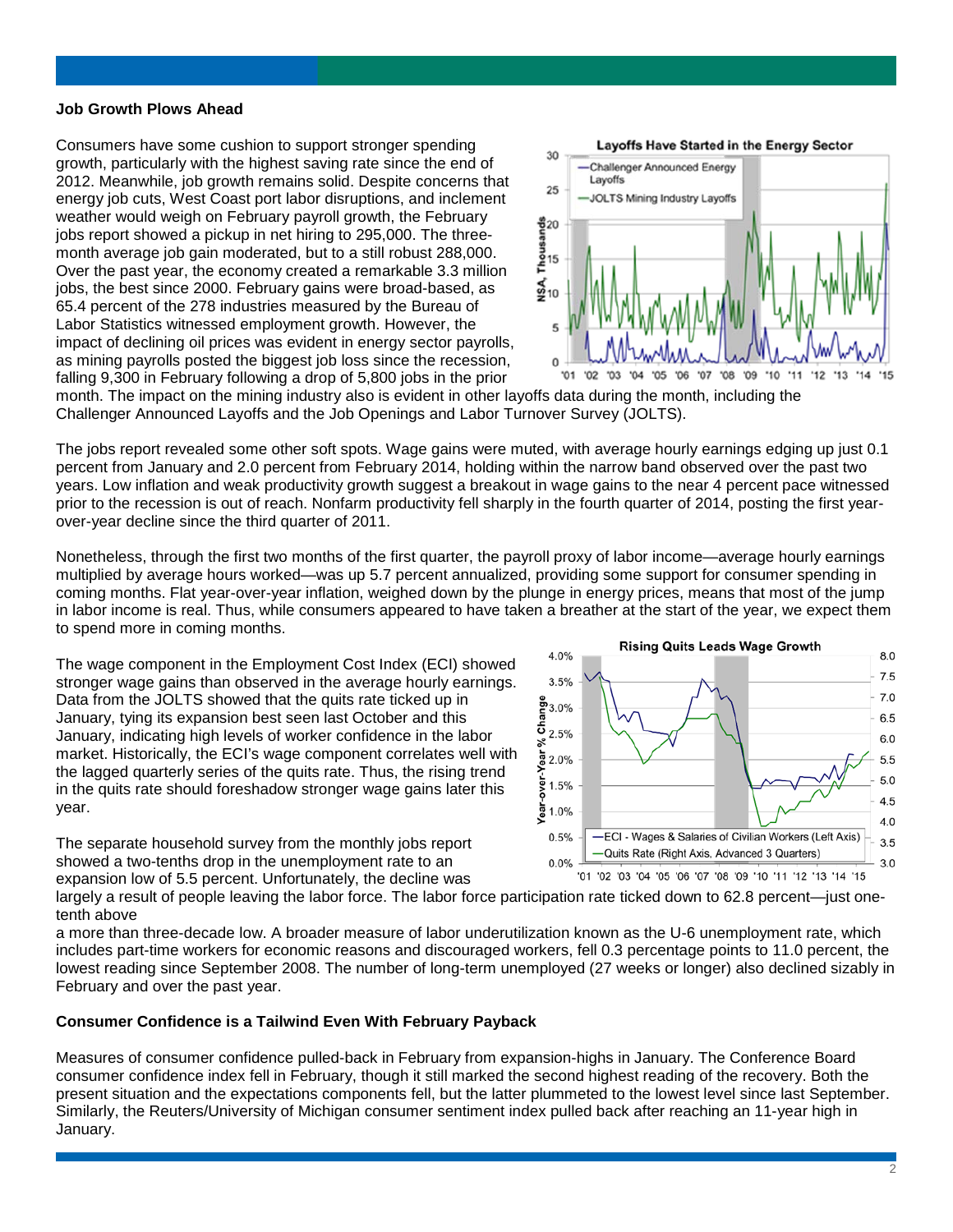Bad weather and rising gasoline prices may have explained some of the rollback in confidence. Despite the rising trend in retail gasoline prices since the end of January, gasoline prices still remained close to a five-year low at the time of this writing. Given good news from the labor market and still elevated confidence levels, we are not concerned about this one-month drop. In addition, results from Fannie Mae's February 2015 National Housing Survey™ showed a marked improvement in consumers' view regarding the direction of the general economy. The share of consumers who think the economy is on the right track rose to a record high since the inception of the survey nearly five years ago and, for the first time, exceeded the share who believe the economy is on the wrong track.

## **The Fed Contemplates Its Inflation Forecast**

Inflation measures have moved lower over the past several months, thanks to the sharp decline in oil prices and a sizable increase in the value of the dollar. The personal consumption expenditures (PCE) deflator declined 0.5 percent in January, leaving year-over-year inflation at just 0.2 percent—the lowest since October 2009. Core PCE, which excludes food and energy, ticked up 0.1 percent in January and 1.3 percent from a year ago, little changed from the year-over-year gain in December. The steady year-over-year gain in core prices should help soothe the Federal Reserve, as it occurred despite a near record decline in the medical care price index (which accounts for nearly 20 percent of the Core PCE index), reflecting one-time reductions in government reimbursements in Medicare and Medicaid for physicians and hospitals.



In her semiannual testimony to Congress in February, Fed Chair Janet Yellen largely reiterated the Fed's view that inflation will return to target "over the medium term" as the jobs market continues to improve and the transitory impacts of declining energy prices fade. In the Q&A session, Yellen noted that the Fed does not have to see higher wages before raising rates as wages are lagging, and that monetary policy has to be forward looking. We continue to expect the first hike in the target fed funds rate in September amid further broad-based central bank easing across the globe. The labor market continues to tighten, and while inflation remains well below the target, reduced slack in the economy as well as a rising trend in crude oil prices should give the Fed some assurance that inflation will gradually move up going forward.

#### **Trends in Trade Likely Muddled for Some Time**

The nominal trade deficit narrowed in January, recouping more than half of the widening in December. The real goods deficit, which is an input in the calculation of GDP, narrowed slightly, as real exports posted the largest decline since December 2013 while real imports showed the biggest drop since June 2014. The labor disruptions at the West Coast ports, unresolved until mid-February, resulted in delays in processing cargoes, making it difficult to assess the underlying trend.

# **Manufacturing Takes a Hit**

The factory sector appears to have lost momentum at the start of the year. While manufacturing, on net, has benefited from declining oil prices, export-oriented manufacturers have been hurt by the rising value of the dollar and weak global economies. Manufacturing surveys, both national and regional, pointed to slowing manufacturing expansions. For example, the Institute for Supply Management (ISM) manufacturing index fell in February for the fourth consecutive month reaching the lowest reading since January 2014, albeit remaining in expansionary territory. However, the export orders component fell again in February to the lowest level in more than two years, after slipping into contracting territory in January. Some survey respondents referenced that the West Coast port issues hurt their imports and exports. Overall, the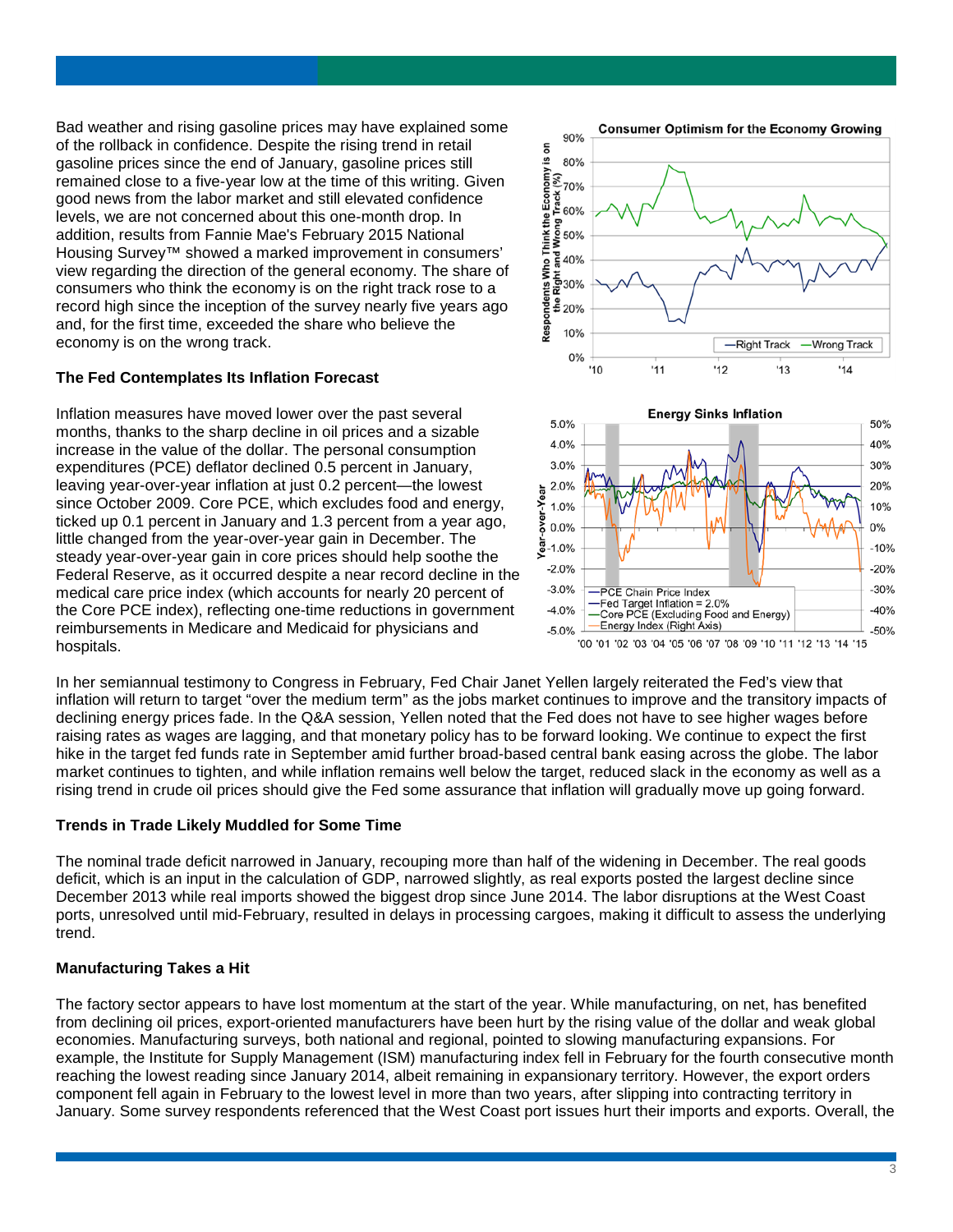outlook for the sector is positive as the global economy growth backdrop is projected to improve going forward while domestic demand strengthens.

Low oil prices are another factor weighing on manufacturing and on the energy sector in particular, which has already materialized in layoffs data. The negative impact also is evident in the industrial output data. Manufacturing output, which accounts for about twothirds of industrial production, rose only slightly in January. The plunge in oil prices showed up in mining production, which fell for the third time in four months, as output related to drilling oil and gas wells plummeted. The total capacity utilization rate held steady at 79.4 percent, weighed down by the drop in the capacity utilization rate in mining operations, which fell one percentage point in January and three percentage points since June.



Meanwhile, reduced oil prices also weighed on nondurable goods orders (which include petroleum refinery shipments) in the factory

orders report. However, the details on durable goods orders offered some renewed optimism for business investment as core durable goods, a leading indicator of business equipment spending, rose in January for the first time in five months. If the improvement persists in coming months, it would suggest that business investment may be turning the corner after essentially flattening in the fourth quarter of last year.

By contrast, the January construction spending report showed a sharp drop in private nonresidential construction spending, the first decline in seven months, which suggests weak growth in nonresidential investment in structures in the current quarter.

## **Soggy Housing at the Start of the Year**

Early housing indicators for 2015 flattened at best or weakened, supporting our forecast that real residential investment growth will weaken in the current quarter from the fourth quarter of last year. Single-family starts declined sharply in January, nearly reversing the surge in the prior month, and their leading indicator, singlefamily building permits, also fell. Homebuilders were less optimistic in February in light of the sector's lackluster performance. The Wells Fargo/National Association of Home Builders Housing Market Index edged down for the second consecutive month, moving below the average reading witnessed during the second half of 2014. The component measuring traffic of prospective buyers was particularly downbeat, which makes sense given the severe winter weather in much of the country. By contrast, multifamily starts and permits increased during the month, continuing the theme that the sector has been driving the housing recovery, performing in the current expansion at a level consistent with activity witnessed prior to the recession. (For more information on multifamily market conditions, read the March 2015 Multifamily Market Commentary).

New home sales were essentially flat in January from the December pace, which was an expansion-high, while existing home sales declined sharply during the month. However, pending home sales picked up in January, giving hope that the roughly 7.0 percent cumulative decline in existing home sales since October will stabilize in coming months.

Even as sales volumes faltered at the outset of the year, new and existing home inventory remains tight, supporting home price growth. Measures of home prices held up well near the





 $\Delta$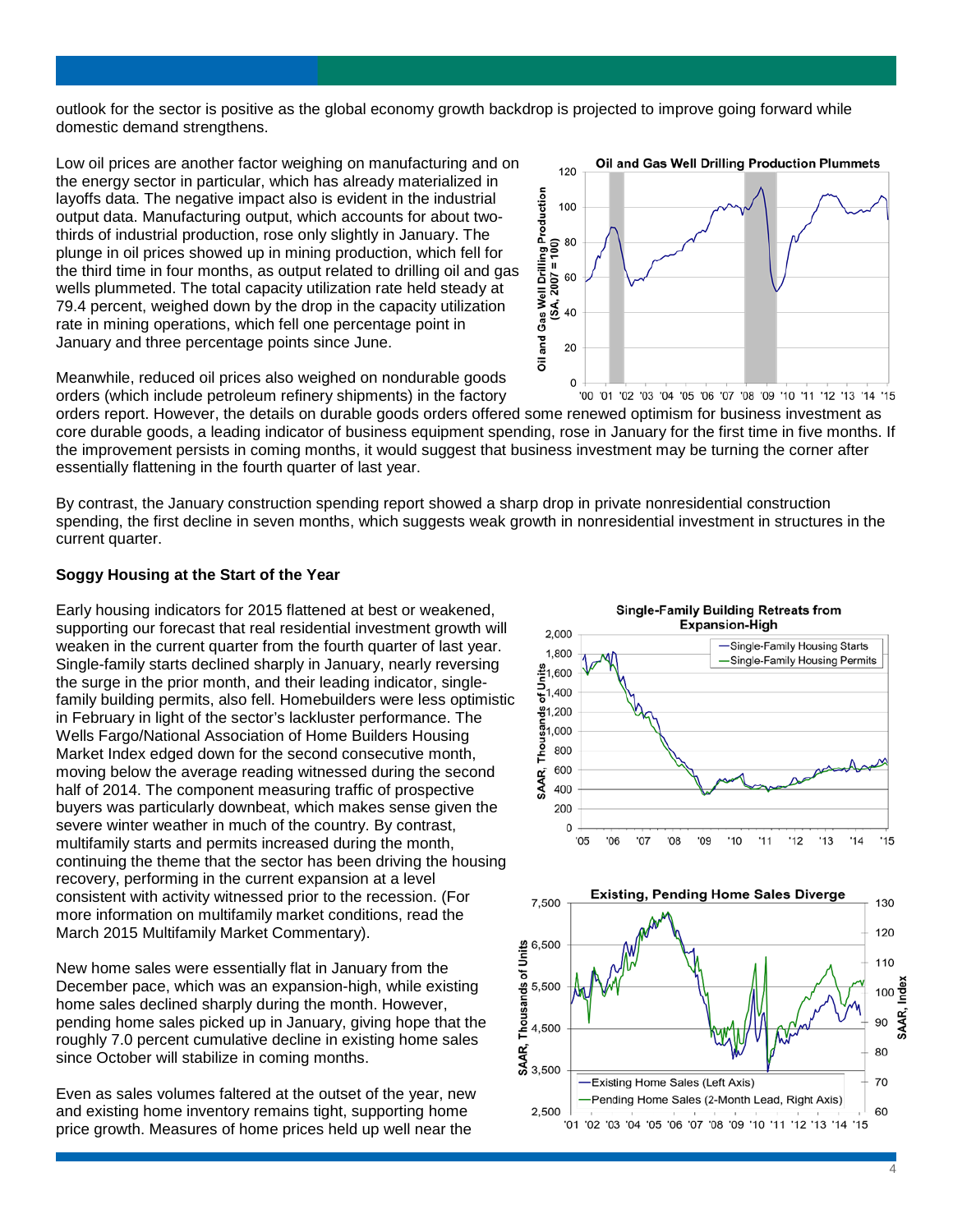end of 2014, and some measures even showed strengthening gains. For example, the CoreLogic national home price index (not seasonally-adjusted) increased 1.1 percent in January, breaking four consecutive months of decline. Year-overyear growth in home prices also accelerated in January after slowing down for 10 consecutive months, rising to 5.7 percent.

Loan performance continued to improve during the final quarter of 2014. The Mortgage Bankers Association National Delinquency Survey highlighted the link between rapid improvements in the labor market and sharply lower early-stage delinquency, which stood at the lowest rate since the 1970s. Late-stage delinquency continued to march lower, albeit remaining historically high.

Long-term interest rates moved higher in response to the strength in the February jobs report. However, global monetary easing will continue to pressure long-term rates. When the Fed hikes rates later this year as we expect, the yield curve should flatten as shorter-term rates will likely rise faster than longer-term rates.

Mortgage applications have leveled off following the surge at the start of the year. The boom in refinancing applications, in particular, has lost momentum as mortgage rates have moved off their recent lows in late January. Refinancing demand still remains at a level higher than at any point last year. After seeing a similar spike to start the year, purchase mortgage applications have lost over half of the ground gained earlier in the year. Meanwhile, FHA continued to outperform conventional demand, supported by the recent reduction in FHA mortgage insurance premiums (MIPs).

Our forecast for housing indicators is little changed from the prior forecast. We maintain our belief that once upbeat hiring translates into stronger income growth, which we expect to occur, a stronger housing recovery will follow. Housing also should receive an additional tailwind in the mortgage market. The Fannie Mae Mortgage Lender Sentiment Survey™ showed that lenders believed that lending standards have eased, and the February Fannie Mae National Housing Survey™ showed that a record high percentage of consumers believed that it is easy to get a mortgage.

We expect a broad-based housing recovery, with housing starts and home sales rising by approximately 15 and 6 percent, respectively. We project that total single-family mortgage originations will rise nearly 5 percent in 2015 to \$1.24 trillion before declining modestly in 2016. The refinance share should fall from 45 percent in 2015 to 35 percent in 2016. Our forecast points to a slight increase in total single-family mortgage debt outstanding in 2015 before a gradual acceleration in 2016.

# March 10, 2015 Economic & Strategic Research (ESR) Group

For a snapshot of macroeconomic and housing data between the monthly forecasts, please read ESR'[s Economic and Housing Weekly Notes.](http://www.fanniemae.com/portal/research-and-analysis/emma.html)



 $\pmb{0}$ 

Jan-

Apr-14

*Opinions, analyses, estimates, forecasts and other views of Fannie Mae's Economic and Strategic Research (ESR) group included in these materials should not be construed as indicating Fannie Mae's business prospects or expected results, are based on a number of assumptions, and are subject to change without notice. How this information affects Fannie Mae will depend on many factors. Although the ESR group bases its opinions, analyses, estimates, forecasts and other views on information it considers reliable, it does not guarantee that the information provided in these materials is* 





Jul-14

Oct-14

 $Jan-15$